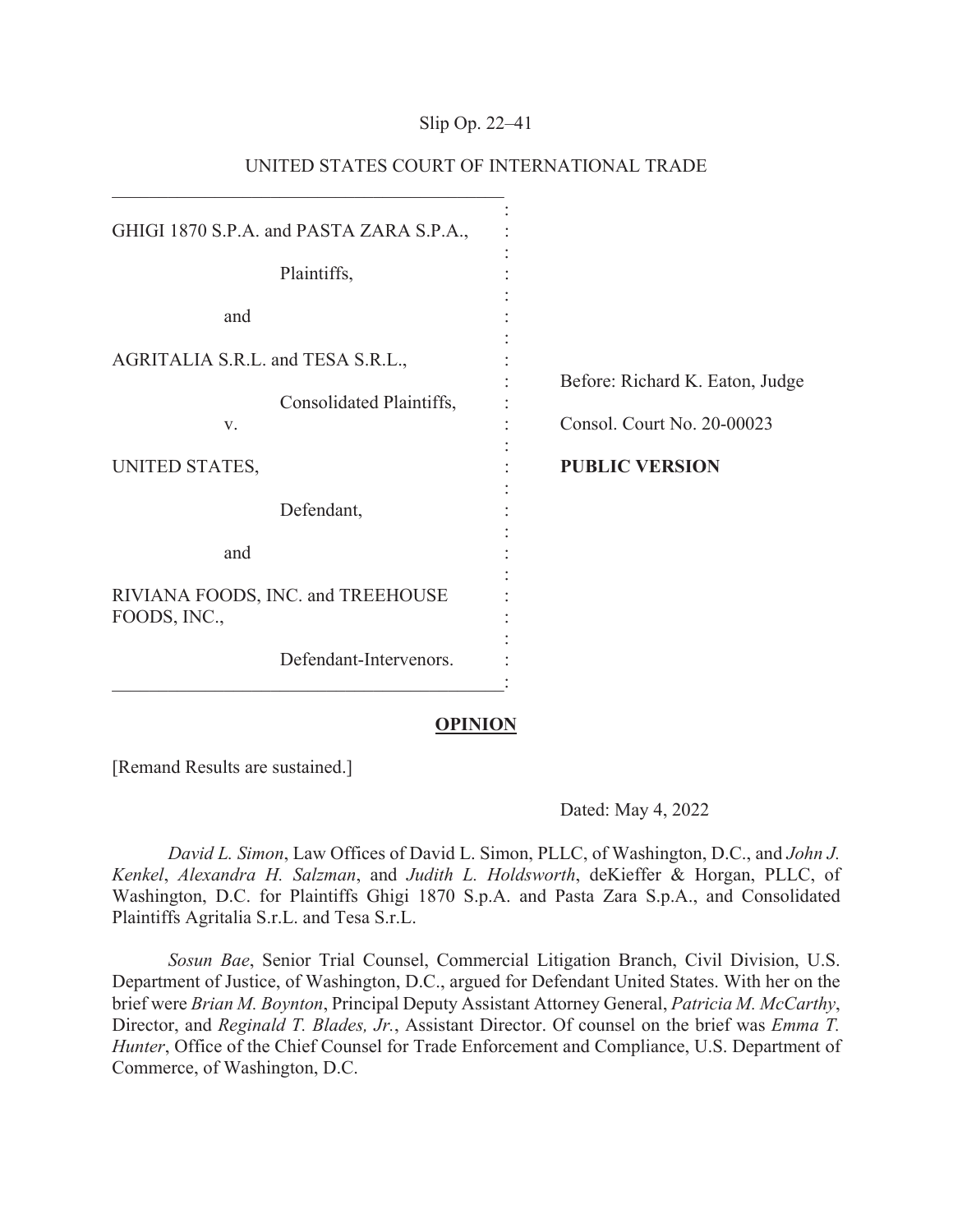Eaton, Judge: Before the court are the U.S. Department of Commerce's ("Commerce" or the "Department") results of redetermination pursuant to the court's remand in *Ghigi 1870 S.p.A. v. United States*, 45 CIT \_\_, 547 F. Supp. 3d 1332 (2021) ("*Ghigi I*"). *See* Final Results of Redetermination Pursuant to Court Remand (Feb. 25, 2022), PRR 4, CRR 11<sup>1</sup> ("Remand Results").

Plaintiffs Ghigi 1870 S.p.A. ("Ghigi") and Pasta Zara S.p.A. (which together comprised the collapsed entity, "Ghigi/Zara"), and Consolidated Plaintiffs Agritalia S.r.L. and Tesa S.r.L. (collectively, "Plaintiffs") have informed the court that they do not intend to file comments on the Remand Results.2 *See* Letter from deKieffer & Horgan, PLLC, to the Ct. (Apr. 8, 2022), ECF No. 66.

The United States ("Defendant") asks the court to find that Commerce has complied with the court's instructions in *Ghigi I*, and to sustain the uncontested Remand Results. *See* Def.'s Resp. Pls.' Submission Regarding Remand Results (Apr. 12, 2022), ECF No. 67.

For the following reasons, the Remand Results are sustained.

#### **DISCUSSION**

 Plaintiffs commenced this consolidated case to contest certain aspects of the final results of the twenty-second administrative review of the antidumping duty order on pasta from Italy. In *Ghigi I*, familiarity with which is presumed, the court considered Plaintiffs' challenge to the Department's use of facts available and application of adverse inferences to certain U.S. payment dates that Ghigi provided, which Commerce found were unverifiable. The court upheld the use of

<sup>1</sup> "PRR" and "CRR" mean, respectively, the public remand record and the confidential remand record.

<sup>2</sup> Defendant-Intervenors Riviana Foods, Inc. and Treehouse Foods, Inc. withdrew from this action, effective October 7, 2021. *See* Order (Oct. 7, 2021), ECF No. 58.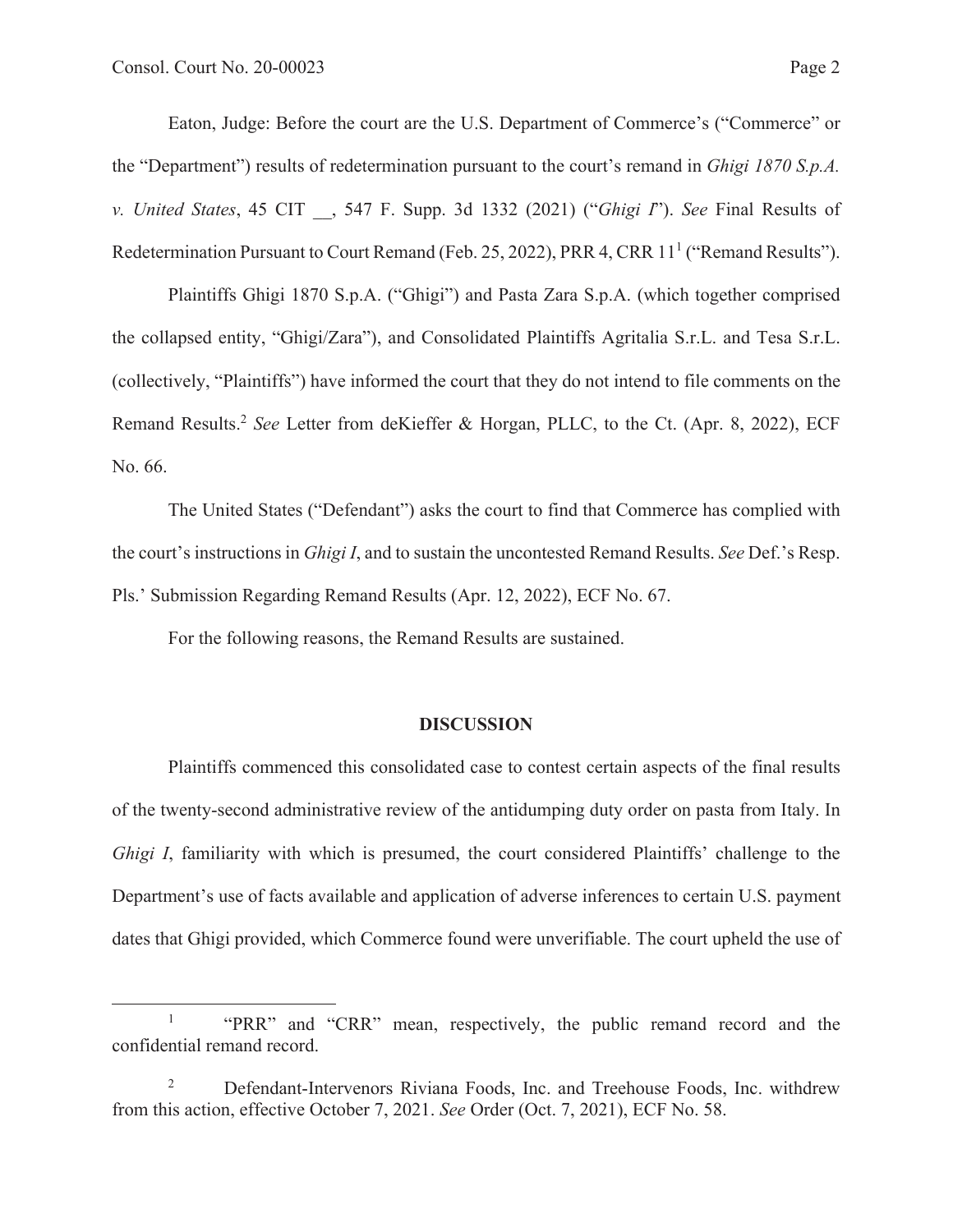facts available, but not the application of adverse inferences, explaining that "[w]here Commerce determines that the use of facts available is warranted, it may apply adverse inferences to those facts when replacing a party's information only if it makes the requisite additional finding that a party has 'failed to cooperate by not acting to the best of its ability to comply with a request for information from the [Department].'" *Ghigi I*, 45 CIT at \_\_, 547 F. Supp. 3d at 1344 (first quoting 19 U.S.C. § 1677e(b)(1)); and then citing *Nippon Steel Corp. v. United States*, 337 F.3d 1373,

1381 (Fed. Cir. 2003)). Thus, the court stated:

Although the use of facts available was clearly warranted here, the application of adverse inferences "in selecting from among the facts otherwise available" was not. *See* 19 U.S.C. § 1677e(b)(1)(A). The problem with the Final Results is that Commerce based its finding that the application of an adverse inference was warranted on the same facts that it found justified its use of facts available: "Pursuant to [19 U.S.C.  $\S 1677e(a)(2)(D)$ ], we find that a determination based on the facts otherwise available is warranted because the information on payment data was not verifiable. *Accordingly, we find that the application of partial adverse inferences under [19 U.S.C. § 1677e(b)(1)(A)] is warranted, as it applies to Ghigi's* U.S. payment date field." Final IDM at 13 (emphasis added). This finding, however, only recites that information was missing because it was unverifiable. It says nothing about Ghigi's behavior.

As courts have explained in numerous decisions, the determination to use facts available is a separate determination from the application of adverse inferences. Each determination must be made separately, and each must be explained separately. *See, e.g.*, *Nippon Steel*, 337 F.3d at 1381. Commerce's single, conclusory assertion is inadequate to satisfy the statute because it does not explain the reasons for the application of an adverse inference and indeed seems to be based on Commerce's inability to verify the information on payment data. *See* Final IDM at 13. In the Final Results, the Department failed to satisfy the statutory requirement that it make a determination as to whether a party failed to cooperate to the best of its ability.

*Id.* at  $\,$ , 547 F. Supp. 3d at 1345 (alterations in original). Therefore, the court remanded the final

results on the sole issue of adverse inferences:

Accordingly, the Final Results are remanded for Commerce to determine whether Ghigi failed to cooperate to the best of its ability and, if the Department continues to find that it did, explain its adverse inference determination with reference to record evidence. If Commerce is unable to explain its determination on remand, it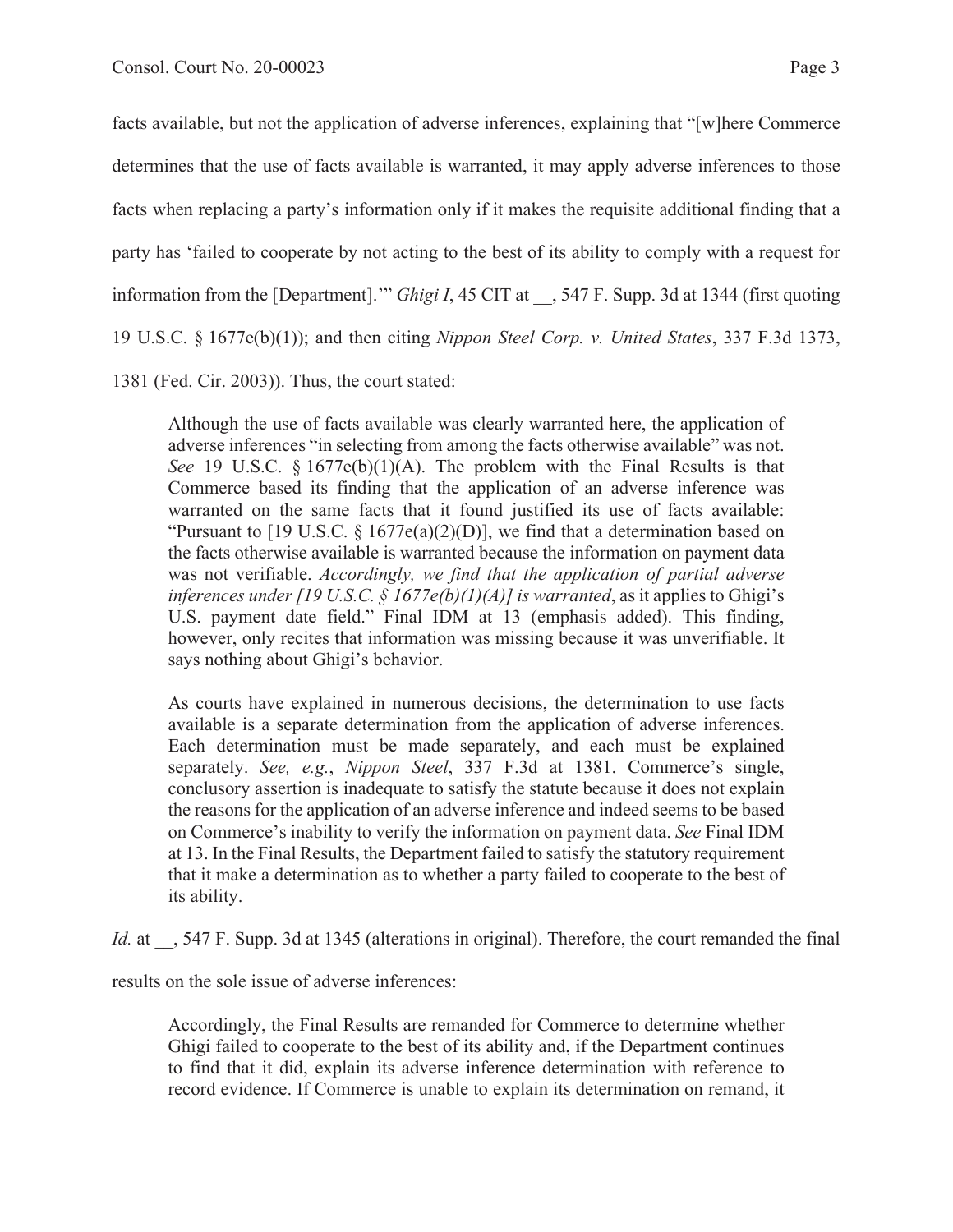may not use an adverse inference when selecting from among the facts otherwise available.

*Id.* at  $\,$ , 547 F. Supp. 3d at 1345.

In the Remand Results, Commerce continued to find adverse inferences were warranted.

*See* Remand Results at 1 ("[A]fter reviewing the record pursuant to the *Remand Order*, Commerce

has found that it is still appropriate to apply an adverse inference for Ghigi's U.S. payment dates.").

The court finds that the Department's adverse inferences finding in the Remand Results is

supported by substantial evidence and otherwise in accordance with law.

To find a respondent has failed to cooperate to the best of its ability, the Department must

perform two tasks:

First, it must make an objective showing that a reasonable and responsible [respondent] would have known that the requested information was required to be kept and maintained under the applicable statutes, rules, and regulations. . . . Second, Commerce must then make a subjective showing that the respondent under investigation not only has failed to promptly produce the requested information, but further that the failure to fully respond is the result of the respondent's lack of cooperation in either: (a) failing to keep and maintain all required records, or (b) failing to put forth its maximum efforts to investigate and obtain the requested information from its records.

*Nippon Steel*, 337 F.3d at 1382-83 (citation omitted). "It is worth noting that the subjective component of the 'best of its ability' standard judges what constitutes the maximum effort that a particular respondent is capable of doing, not some hypothetical, well-resourced respondent." *Nat'l Nail Corp. v. United States*, 43 CIT \_\_, \_\_, 390 F. Supp. 3d 1356, 1373 (2019). Thus, "[a]n adverse inference may not be drawn merely from a failure to respond, but only under circumstances in which it is reasonable for Commerce to expect that more forthcoming responses should have been made; i.e., under circumstances in which it is reasonable to conclude that less than full cooperation has been shown." *Nippon Steel*, 337 F.3d at 1383.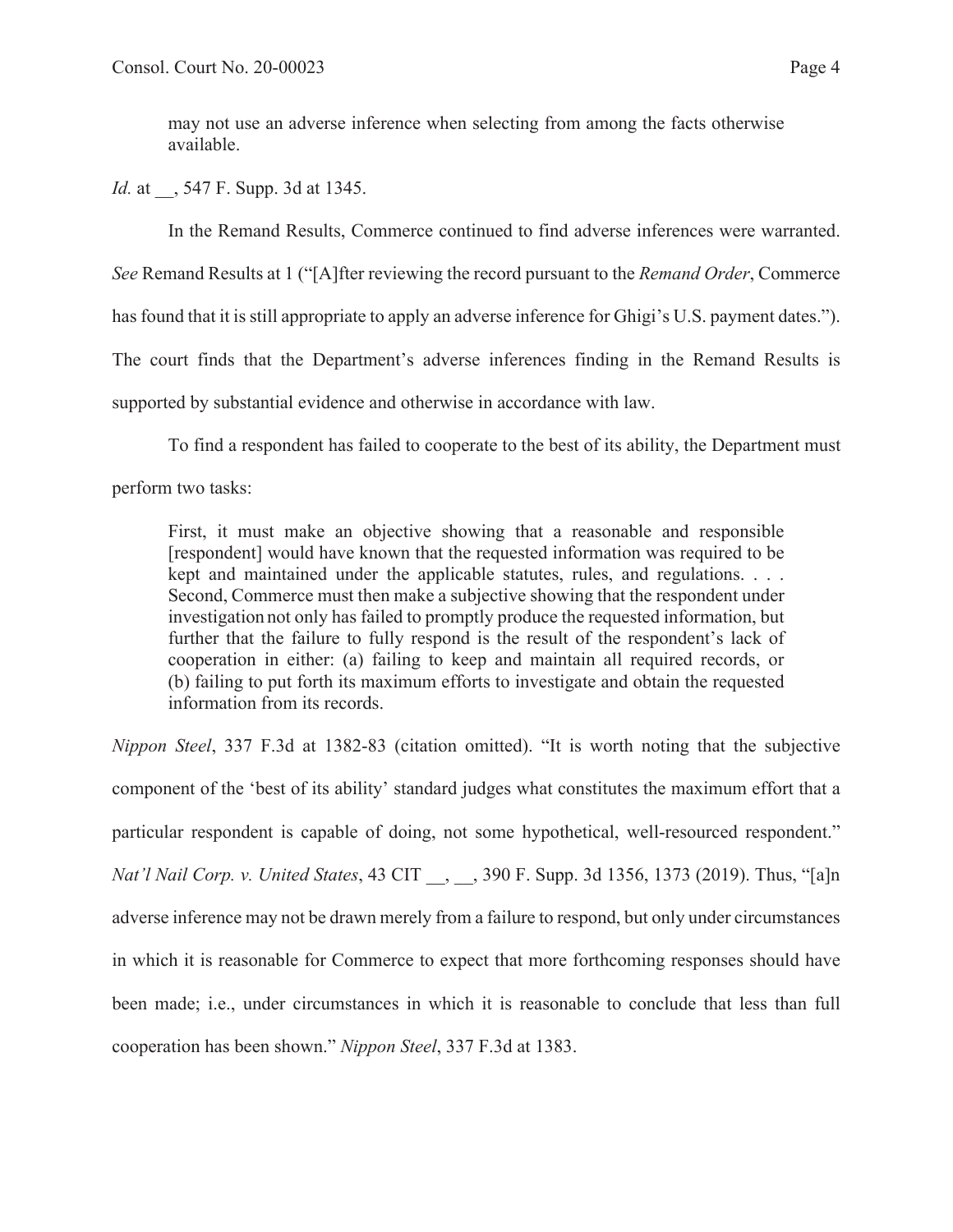Commerce has shown that here the objective and subjective prongs of the test in *Nippon* 

*Steel* are satisfied. First, by way of explanation, Commerce stated that as an "experienced respondent" Ghigi/Zara objectively should have known what information was expected to be maintained:

Ghigi/Zara is an experienced respondent that had participated in two consecutive reviews prior to the 2017/2018 administrative review as a mandatory respondent. Given this past experience in the two consecutive reviews prior to the instant review, Ghigi/Zara was particularly familiar with what requested information was required to be kept regarding payment dates and maintained under the applicable statutes, rules, and regulations, and how that information needed to be reported to Commerce. Despite this knowledge, however, Ghigi/Zara failed to report to Commerce the requested information.

Remand Results at 4 (footnote omitted). Plaintiffs do not contest this finding.

As for the subjective prong of the test, Commerce stated that

the failure of Ghigi/Zara to respond fully is the result of the respondent's lack of cooperation in failing to put forth its maximum efforts to investigate and obtain the requested information from its records. At verification, Commerce found that the payment dates were incorrect for all five U.S. sale traces performed (three of which Ghigi/Zara were informed would be examined prior to verification and two of which were identified at verification).

Remand Results at 4-5.<sup>3</sup> Commerce found that the errors in Ghigi/Zara's reporting of Ghigi's U.S.

payment dates were the result of inattention and carelessness—they were not merely clerical

errors:

<sup>3</sup>

For instance, Commerce recited record evidence showing that

for the sales traces that Commerce examined—three of which Ghigi had been informed would be examined in the pre-verification agenda—the actual payment date differed from the payment date reported in [Ghigi's second U.S. sales database, *i.e.*, US02] by 24, 194, 290, -301, and 43 days, respectively. Because of these misreported payment dates, the credit payment periods—the difference between shipment and payment date that is used in the calculation of the adjustment for imputed credit expenses (CREDITU)—for these five sales were, in days, 35 (correct value: 11), 257 (correct value: 63), 299 (correct value: 9), -260 (correct value: 41), and 80 (correct value: 37), respectively. Thus, Ghigi's misreporting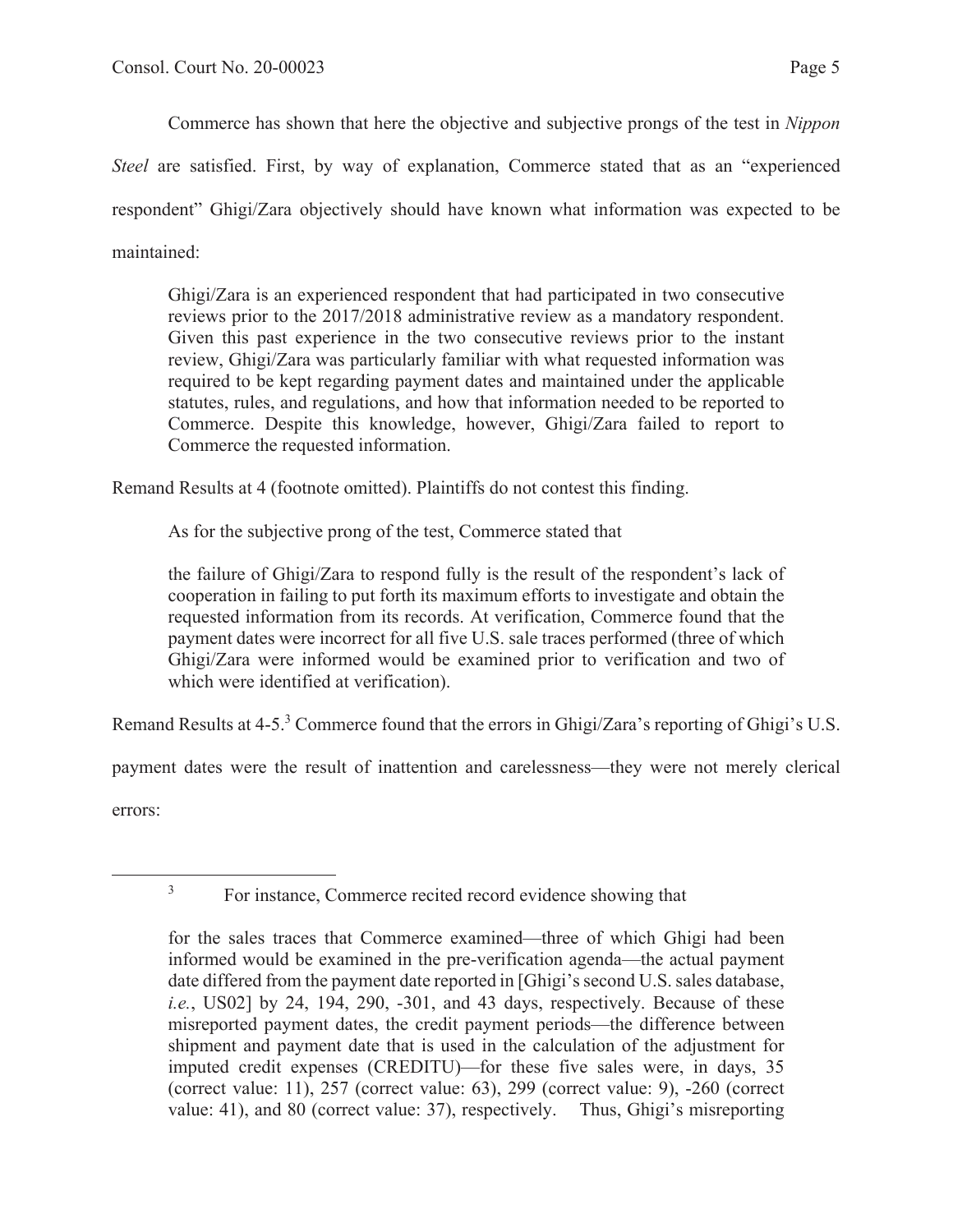Ghigi/Zara claimed that the errors were the result of a "transcription error." However, the errors in this field do not reflect a "transcription error" that resulted from systematic inaccuracies, such as an error that caused every payment date in the payment date field to be five days later than the actual payment date or in any otherwise systemic or explicable pattern. Rather, the errors in the payment date field as discovered by the verifiers were significant and followed no discernable pattern. Ghigi/Zara's reporting of Ghigi's U.S. payment dates was simply wrong and unreliable.

Ghigi/Zara's submission of unreliable and inaccurate payment dates for Ghigi's U.S. sale observations that were examined, even though such information is clearly available in Ghigi's internal books and records, constitutes a clear example of the "inattentiveness, carelessness or inadequate record keeping" that *Nippon Steel* found is not condoned by the Act.

Remand Results at 7 (footnotes omitted). Again, Plaintiffs do not contest this finding.

For Commerce, the unreliable reporting of Ghigi's payment dates precluded Commerce from calculating an accurate weighted-average dumping margin for the mandatory respondent Ghigi/Zara. *See* Remand Results at 7 ("As the CREDITU adjustment is calculated based on the difference between the shipment date (SHIPDATU) and the payment date, these unreliable and inaccurate payment dates lead to incorrect values of CREDITU, an adjustment used in the calculation of the net U.S. price, and thus, to an inaccurate calculation of Ghigi/Zara's dumping margins during the [period of review]."). Therefore, for the Department, "Ghigi/Zara . . . failed to cooperate to the best of its ability and hindered Commerce from timely completing its administrative review." Remand Results at 7.

Ultimately, the Department applied "the longest period between payment date and shipment date that is on the record for Ghigi's U.S. sales," as adverse facts available for "the credit

of payment dates is not a harmless error, but has a significant impact on the calculated CREDITU adjustment, as the time period for that adjustment is off by many multiples of the correct number of days.

Remand Results at 5-6 (footnotes omitted).